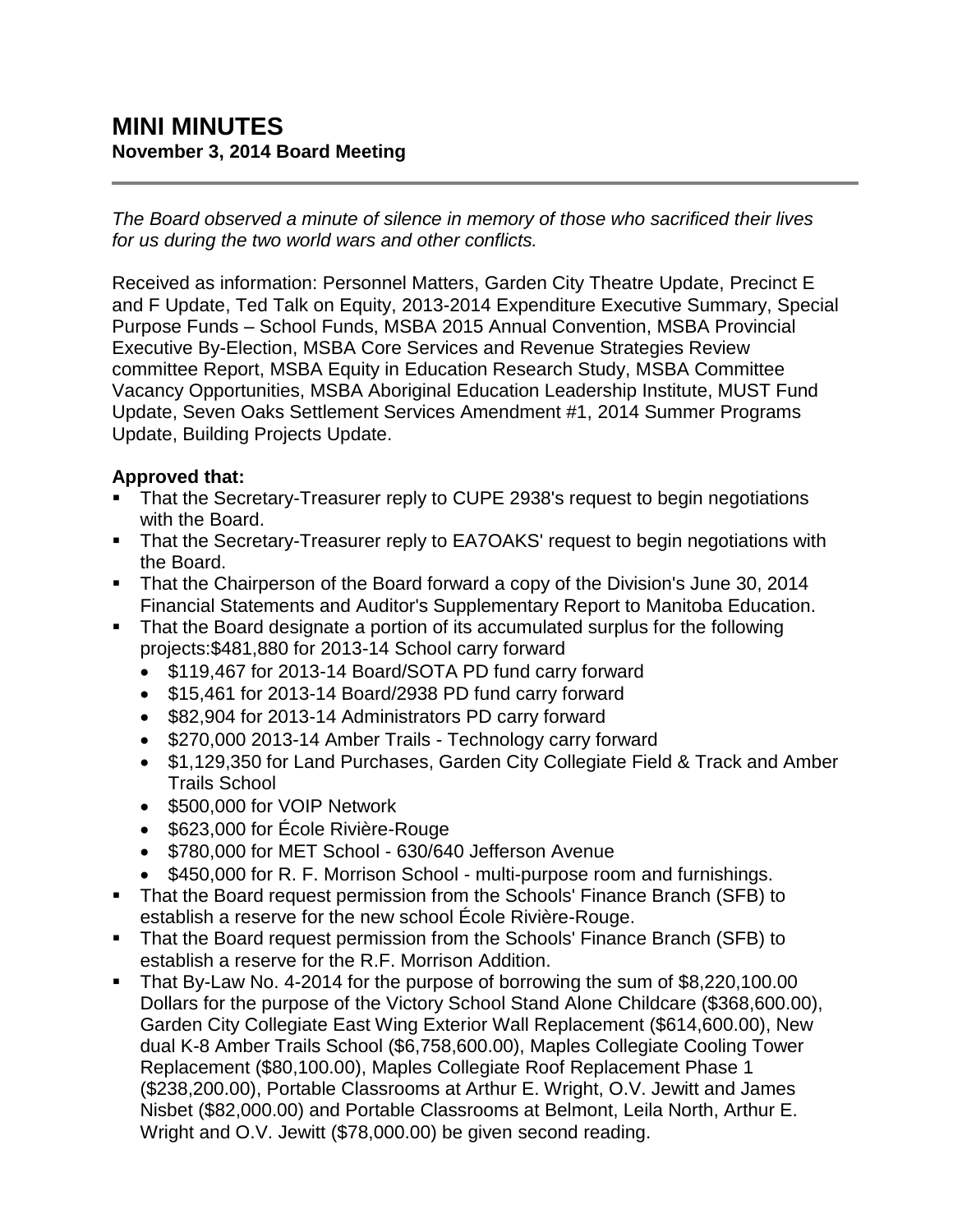That By-Law No. 4-2014 for the purpose of borrowing the sum of \$8,220,100.00 Dollars for the purpose of the Victory School Stand Alone Childcare (\$368,600.00), Garden City Collegiate East Wing Exterior Wall Replacement (\$614,600.00), New dual K-8 Amber Trails School (\$6,758,600.00), Maples Collegiate Cooling Tower Replacement (\$80,100.00), Maples Collegiate Roof Replacement Phase 1 (\$238,200.00), Portable Classrooms at Arthur E. Wright, O.V. Jewitt and James Nisbet (\$82,000.00) and Portable Classrooms at Belmont, Leila North, Arthur E. Wright and O.V. Jewitt (\$78,000.00) be given third and final reading, be signed and sealed.

### **Approved for Payment:**

- Invoice No. 3260 for the MET School Relocation project in the amount of \$194.25 be paid to Landmark Planning & Design Inc.
- Certificate of Payment No.15 for the Maples Collegiate Commons Addition project in the amount of \$278,230.96 be paid to Bockstael Construction.
- 7.5% Statutory Holdback on Certificate of Payment No. 15 in the amount of \$21,485.02 for the Maples Collegiate Commons Addition project be paid to the Seven Oaks School Division/Bockstael 449 account.
- Statutory Holdback in the amount of \$140,722.34 plus taxes and accumulated interest in relation to the Victory Site Day Care project be paid to Gateway Construction & Engineering Ltd., subject to the approval of the Board's solicitor.
- **Invoice No. 185042 for the Garden City Collegiate East Wall/Roof Replacement** project in the amount of \$695.63 be paid to Architectural Testing Inc.
- Certificate of Payment No. 3 for the Garden City Collegiate East Wall/Roof Replacement project in the amount of \$321,240.06 be paid to Canotech Consultants Ltd.
- 7.5% Statutory Holdback on Certificate of Payment No. 3 for the Garden City Collegiate East Wall/Roof Replacement project in the amount of \$24,806.18 be paid to the Seven Oaks School Division/Canotech Consultants 454 account.
- Invoice No. 5709 for the Victory Site Day Care in the amount of \$1,208.56 be paid to MCM Architects Inc.
- **Invoice No. 13537 for the Maples Collegiate Commons Addition project in the** amount of \$5,783.36 be paid to Number Ten Architectural Group.
- **Invoice No. 13655 for the Maples Collegiate Commons Addition project in the** amount of \$5,744.46 be paid to Number Ten Architectural Group.
- **IDED** Invoice No. 13729 for the Maples Collegiate Commons Addition project in the amount of \$5,989.95 be paid to Number Ten Architectural Group.
- Invoice No. 13727 for the MET School Relocation project in the amount of \$4,975.82 be paid to Number Ten Architectural Group.
- **IDED 10. 2996 For the New Amber Trails School project in the amount of 1** \$4,305.00 be paid to Integrated Designs Inc.
- Invoice No. 3070 for the New Amber Trails School project in the amount of \$2,205.00 be paid to Integrated Designs Inc.
- **Invoice No. 3098 for the New Amber Trails School project in the amount of** \$4,725.00 be paid to Integrated Designs Inc.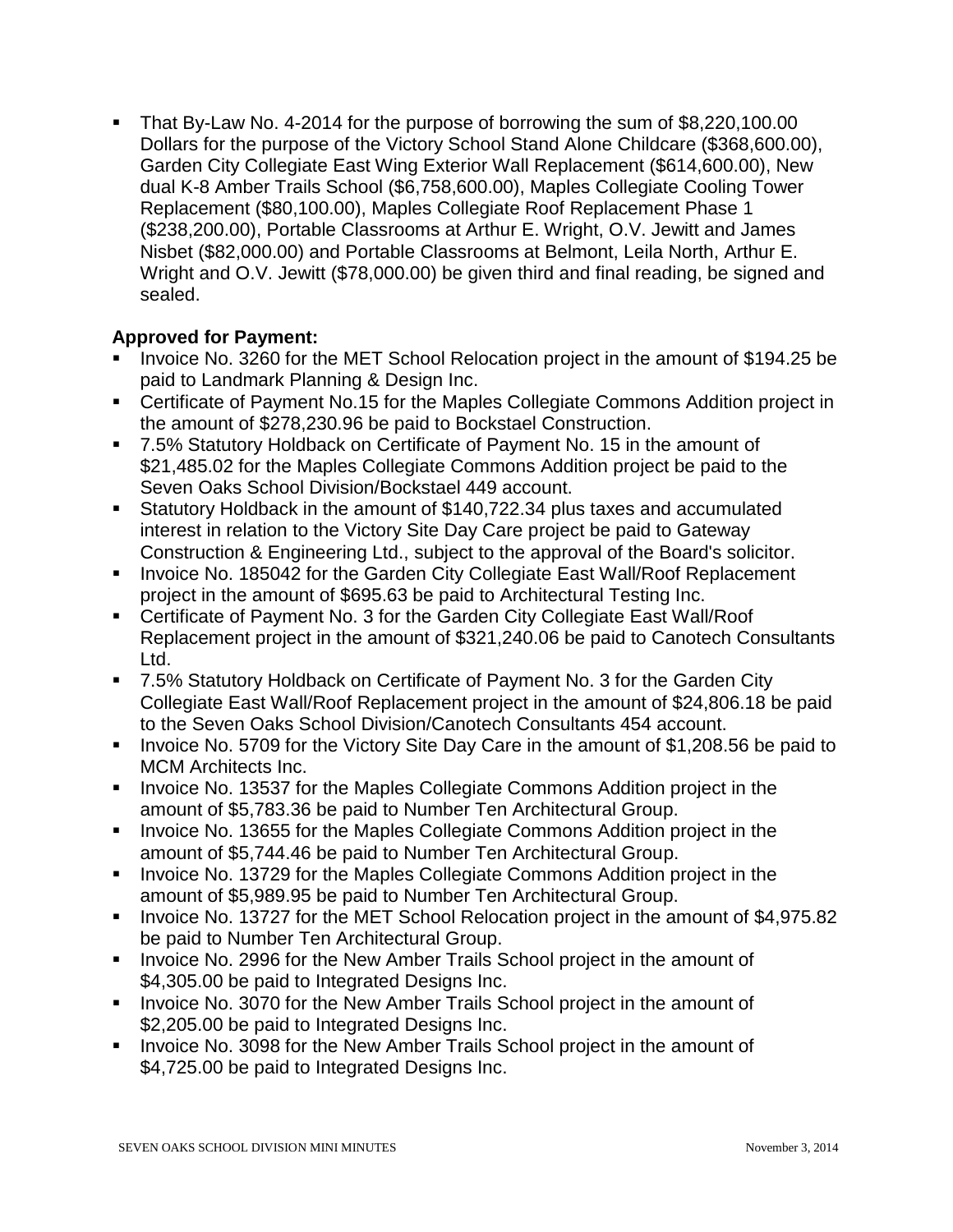- Cheques  $\#2150674$  to  $\#2150965$ , and  $\#879$  to  $\#886$ , US cheques  $\#215019$  to #215031, direct deposits #20151395-20152028, and pre-authorized debits #2015033-2015046 in the amount of \$2,549,329.26 be approved.
- **Invoice No. 187763 for the Garden City Collegiate East Wall/Roof Replacement** project in the amount of \$1,712.81 be paid to Architectural Testing Inc.
- Certificate of Payment No. 1 for the MET School Relocation project in the amount of \$71,277.02 be paid to Gardon Construction Ltd.
- 7.5% Statutory Holdback on Certificate of Payment No. 1 for the MET School Relocation project in the amount of \$5,504.02 be paid to the Seven Oaks School Division/Gardon 456 account.
- **Prairie Elevator & Lift Consultants be appointed as the elevator consultants for both** the Maples Collegiate Elevator Upgrade and École Rivière-Rouge.

#### **Presentation:**

Presentation of the Financial Statements for the year ending June 30, 2014. Wayne Shimizu, Secretary-Treasurer; Gaylene Schroeder-Nishimura, Assistant Secretary-Treasurer; Brian O'Leary, Superintendent; Scott Sissons and Austin Abas, KPMG.

#### **Correspondence Received:**

- Carolyn Duhamel, Executive Director, Manitoba School Boards Association. Government of Manitoba budget consultations.
- James Allum, Minister of Education. Approval of R.F. Morrison class size initiative.
- James Allum, Minister of Education. Equity in education funding.
- Floyd Martens, President, Manitoba School Boards Association. Selection criteria for Executive Director recruitment process.
- Safe Schools Manitoba. Understanding and Responding to Bullying A Guide for Parents.
- **Heather Demetrioff, Associate Director, Manitoba School Boards Association. New** Trustee Orientation Sessions and Board Chair Workshop.
- **Manitoba News Releases** 
	- Manitoba Government Announces Action Plan to Close Student Achievement GAP.
	- Manitoba Government Announces More Than 100 New Teachers Hired This Year for Smaller Classes.
	- Manitoba Government, City of Winnipeg Support Expansion of Drop-In Centre for Youth.
	- Students, Teachers, Parents Celebrate Grand Opening of Expansion, Addition to Steinbach Regional Secondary School.
- Manitoba Health, Healthy Living and Seniors. Low cost bike helmet initiative overview.
- Darryl Gervais, Director, Manitoba Education and Advanced Learning. Grade 11 History of Canada: A Foundation for Implementation.
- Keith Thomas, Risk Manager, Manitoba School Boards Association. Live Performance Safety Guideline.
- MSBA e bulletin October 22, 2014.
- Manitoba School Boards Association Webinar. Share the Sandbox Teamwork 101.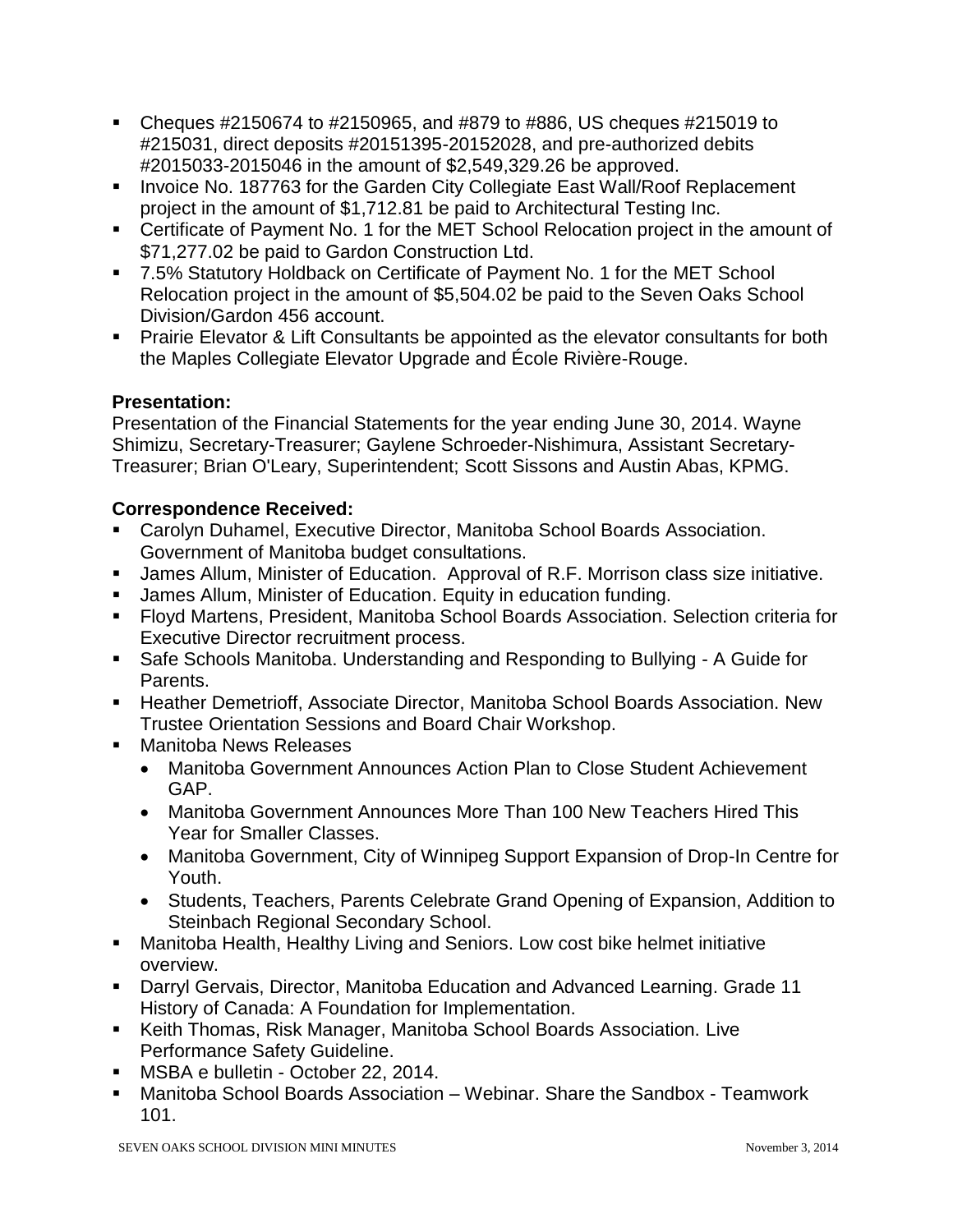- John Weselake, Public Schools Finance Board. École Rivière-Rouge authorization to proceed to 100% construction documents.
- R. Kachur City of Winnipeg Clerk's Department. Council Minutes September 24/14 - Rezoning of 630-640 Jefferson Avenue.
- River East Transcona School Division. Colleen Carswell elected Board Chair and Brian Olynik elected Vice-Chair.
- Merle Cox, Vice-President, C.U.P.E. Local 949. New President of Local 949: Donna Wolfram and new member of Labour Management: Christine Wirgau.
- Manitoba School boards Association. CPI Update: September and October 2014.
- Carolyn Duhamel, Executive Director, Manitoba School Boards Association. Region 4 New Trustee Orientation.
- Shane Dilka, Teacher, West Kildonan Collegiate. Europe trip, Spring Break 2016.
- George Coupland, Director, Labour Relations, Manitoba School Boards Association. FIPPA Requests.
- Darryl Gervais, Director, Manitoba Education and Advanced Learning. Trends in International Mathematics and Science study.
- Kelly Henderson, Manager of Finance, Manitoba School Boards Association. Reduction in pension plan administration fee from 1.2% to 1.0% effective January 1, 2015.
- **EXTER 15 FE 2018 I** Linda Brazier Lamoureux, United Way Inited Way Student Community Services Award:
	- Michelle Nguy, Garden City Collegiate
	- Breanna Gans, Garden City Collegiate
	- Aimee Cortez, Maples Collegiate
	- Tess Bortoluzzi, West Kildonan Collegiate
- **Mondetta Charity Foundation. Fall 2014 Newsletter.**
- James Allum, Minister of Education. Manitoba Music Month Grant Application 2014/2015.
- M. Lemoine, Senior Election Official, City of Winnipeg. 2014 Civic Election Results.
- Jeffery Moroz, Stantec Architecture Ltd. Garden City Collegiate East Wall/Roof Change Order #12.
- MASS Journal Fall 2014.
- Pembina Trails School Division 2013/2014 Annual Report to the Community.
- Darryl Gervais, Director, Manitoba Education and Advanced Learning Grade 12 Social Studies Option: Cinema as a Witness to Modern History (Poster).
- **2014 Civic Election Official Results.**

## **Personnel Report:**

- Justin Bretecher was appointed to a part-time (.25) Limited Teacher-General (Term) contract effective October 14, 2014 (indefinite).
- Holly Hunter was appointed to a part-time (.50) Limited Teacher-General (Term) contract effective November 3, 2014 (indefinite).
- Brytani Ivison was appointed to a full-time (1.00) Limited Teacher-General (Term) contract effective September 12, 2014 (indefinite).
- The following teachers were appointed to Substitute Teacher contracts effective the 2014-2015 school year: Miles Breckon, Angelic Lopez, Rhonda May, Evgeny Vishnevsky.